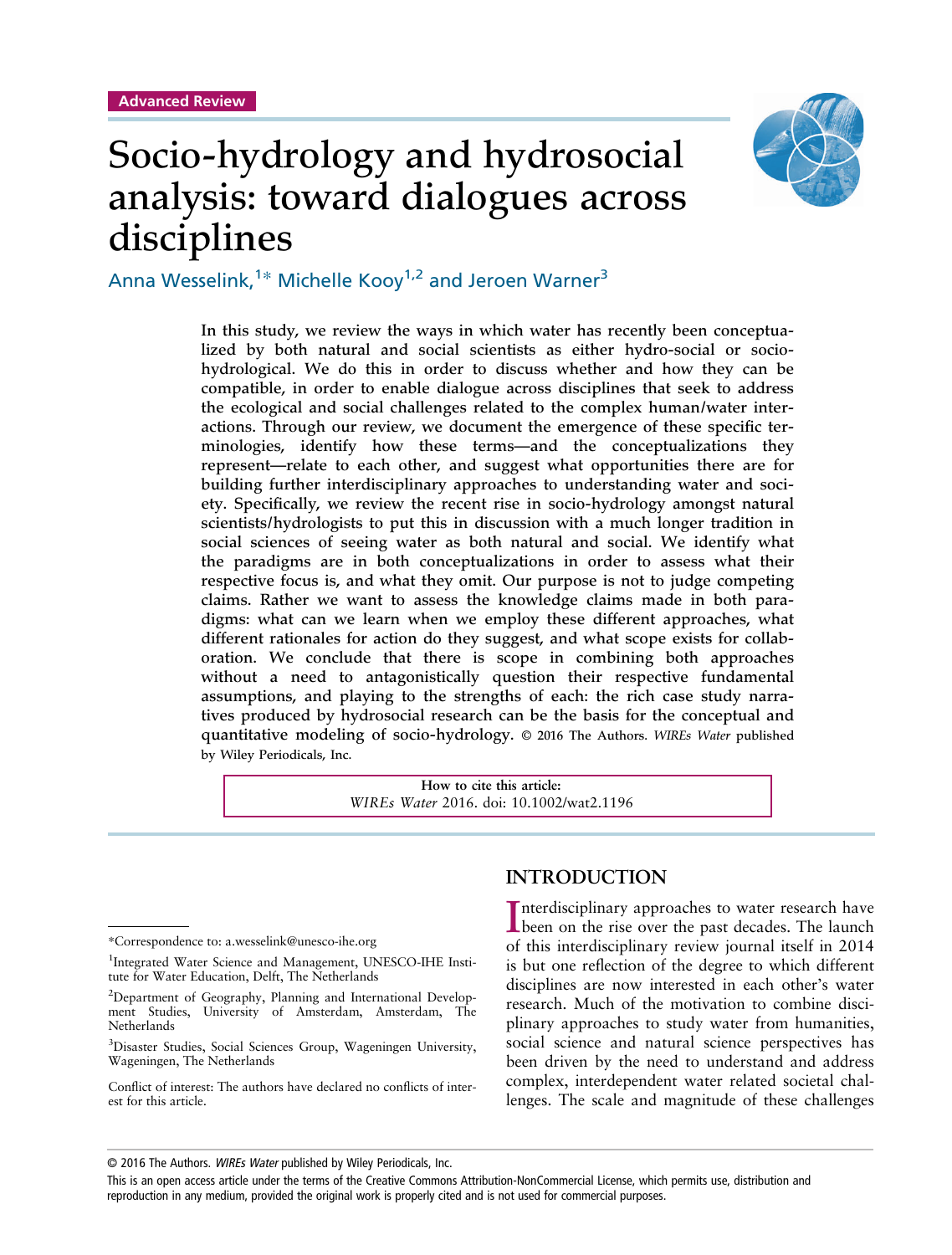are reflected in the impact of climate change on water, the increased frequency and severity of waterrelated disasters, impact of growing population on water consumption, more water-intensive patterns of growth, increasing rainfall variability, water pollution, and lack of access to water for hundreds of millions of people. In response to these global challenges, water scientists are increasingly adopting an interdisciplinary or transdisciplinary approach in order to understanding water problems, make predictions, and produce information on which society makes future decisions.<sup>1,2</sup>

Notably, this recognition of the need for combining analyses of social and natural systems has come from both natural and social water scientists. But, as is amply discussed in existing literature on the complications of interdisciplinary research $3-5$ , there are barriers. Specifically, the different sciences base their understanding on fundamentally different knowledge paradigms, which can be difficult to align. Thus, often water scientists across disciplines are using similar words, but understand different things. These difficulties in communicating across disciplines can be related to differences in paradigms, although disciplinary definitions and jargon can also play a role. A research paradigm includes ontology ('what does the world look like?'), epistemology ('what can we know about the world?'), methodology ('how should we gather this knowledge?'), and axiology ('why should we gather knowledge/what should we do with the knowledge?'). $6,7$  Even when paradigms are discusses explicitly, axiology is often forgotten while it should play a major role in the assessment of paradigms for their societal relevance, as well as in scientists' reflexivity about their own work.

In this context of an increasing need for, and response of scientists to, water research to cut across disciplinary boundaries, and the inherent challenges in these combinations, we discuss the recent research in geography and beyond, where we see two distinct paradigms developing: one that talks of sociohydrological systems, and one that uses 'hydrosocial' to describe the same systems. Researchers from both social and natural sciences perspectives who address global challenges increasingly acknowledge the need to see water—and the systems within which it flows—as both social and natural. These sentiments have come from both directions. The hydrological program Panta Rhei (meaning 'everything flows,' after the Greek philosopher Heraclitus) launched by the International Association Hydrological Sciences embodies this recognition of hydrological systems as fundamentally altered by social relations and processes. Scientists driving this program have coined

the term socio-hydrology to reflect this new direction in hydrological science.<sup>8</sup> On the other side, social scientists have found their own new term 'hydrosocial,' to encapsulate a longer tradition within human geography of understanding natural systems in relation to the social world.<sup>9</sup> Interestingly, Heraclitus' quote to illustrate how nothing is permanent except change, 'no man ever steps in the same river twice, for it's not the same river and he's not the same man,' could be interpreted to refer to sociohydrological or hydrosocial examples.

What do these two, seemingly parallel, movements toward understanding relations between water and society mean for each other? Are we using two different words to do the same things, or are there differences between them? These are the questions we seek to answer in this paper. We do so through a review of literature self-identified as socio-hydrology, and a more diverse literature that can be labeled as 'hydrosocial.' Unlike Blair and Buytaert, $^{10}$  we do not consider hydrosocial research to be a development of socio-hydrology, but locate it in another, distinct research tradition. The sequence of the terms 'hydro' and 'socio' and the presence or absence of a hyphen is highly significant, as we will show.

Through our review, we examine the compatibilities and the differences between these two concepts by identifying their research paradigms: what do they think the world looks like (ontology), what do they think they can know about the world (epistemology), how do they set about to gather the knowledge required (methodology), and how do they see their role vis-à-vis society (axiology)? Through this classification, we identify the scientific origins of these two moves, and their relationship with more general scientific debates on Earth System Science (ESS). As we go on to describe, the general research lineages out of which these concepts have emerged carry certain implications for research. However, the paradigmatic choices are equally if not more important from a societal or policy perspective. Paradigms are characterized as much by what they omit as by what they include, and some omissions give rise to doubts about the usefulness of the resulting findings.

We therefore conduct this classification to highlight the consequences of the (often implicit) paradigms employed. Which consequences do different paradigmatic perspectives have for empirical research? Which values are implied in these paradigmatic choices? The objective is not to judge competing paradigms, but to assess them in the light of pragmatic questions: what can we learn when we employ these different approaches, what different rationales for action do they suggest, and what scope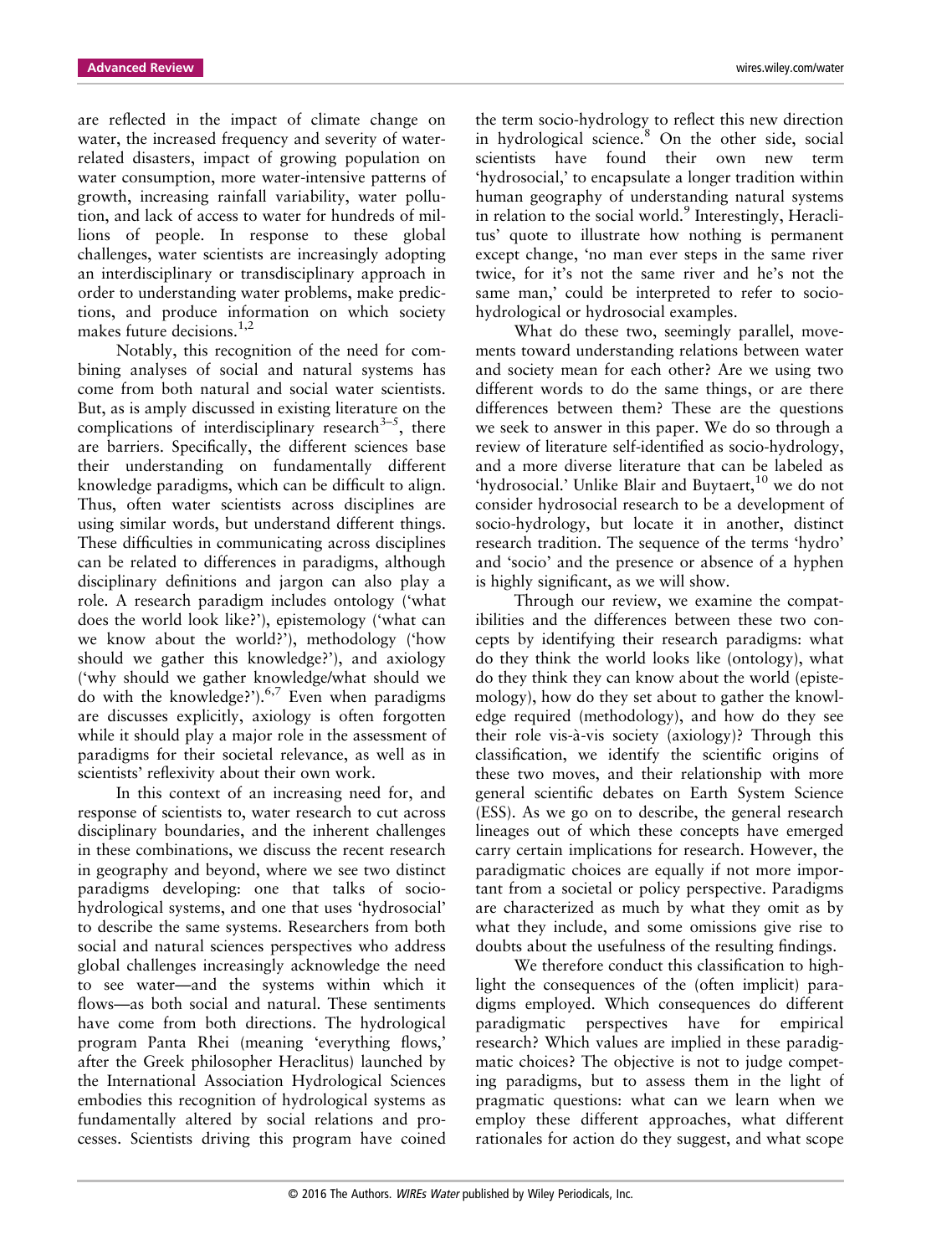exists for complementarity? We do not set out to answer all of these questions, but focus in our concluding section of the paper on the scope for complementarity with a proposal for fruitful collaboration between the different branches of enquiry. However, we first present our review.

# **SOCIO-HYDROLOGY RESEARCH**

Socio-hydrology has recently been launched by the hydrological sciences community as the research theme for the current decade (2013–2022) which will 'advance the science of hydrology for the benefit of society' (Ref 11, p. 1257). According to its proponents, 'it is evident that societal actions are now conditioning hydrology in many countries at a tremendous and increasing rate' and 'water is becoming a major limiting factor to the sustainable development of society' so that 'strategic and efficient efforts for water management, within an interdisciplinary approach, are needed' (Ref 11, p. 1259). Although parallels with socio-ecological systems modeling can be discerned (see *ESS and Its Critics* section), sociohydrology has largely developed its own conceptualization of how water interacts across biophysical and societal processes, and subsequent methodologies to identify and analyze these interactions.

In our review of publications self-identified as 'socio-hydrological,' a large proportion of papers (approximately one third of a total of 69) argues for, rather than provides examples of, socio-hydrological research. $8,12$  This is perhaps not surprising given its recent launch. However, when preceding research agendas are included, water resources research has for a long time sought to understand the human impact on hydrological systems, as well as the opportunities and constraints faced by societies due to low or high water quantities and inappropriate quality. This is generally problem-focussed research into specific interactions in specific locations. For a long time many of these studies have followed an 'integrated' approach, advocating 'integrated water (resources) management'.<sup>13</sup>

What distinguishes socio-hydrology from problem-focussed water resources research is the attempt to capture all human-nature interactions in a mathematical, holistic system model by means of mathematical expressions.<sup>14,15</sup> At the same time, socio-hydrology also endeavors to go beyond the conceptual models pioneered in Falkenmark's research.16,17 According to one prominent proponent, socio-hydrology could therefore be labeled 'the scientific justification for integrated water resources

management' (M. Sivapalan, personal communication, 2015). Indeed, the orientation toward societal goals such as sustainability is often stated in published papers. However, in socio-hydrology's axiology it is assumed that such goals are self-evident and unproblematic. For example, O'Connell and O'Donnell (Ref 18, p. 159) posit that 'managing the future evolution of tightly coupled human and natural systems will require the development of a capability to rationally "engineer" them through new management and engineering approaches that accommodate the balance between social, economic, and environmental capital.' In their study, this means the evaluation of flood investment strategies not purely on the grounds of a stochastic flood model, but coupling this with costs-benefit analysis and/or agent-based modeling of societal decision making. This is at the same time a nice illustration how 'old style' research is now relabeled as socio-hydrology.

Moving beyond the promotion of sociohydrology as an approach, socio-hydrological case studies have also been published. Some of these case studies present a narrative of patterns of historical changes in human-water relations.19,20 Sociohydrological narratives are sometimes illustrated by a simple quantitative analysis, for example of a historical analysis of catchment water balance.<sup>21,22</sup> In many socio-hydrology case studies, the emphasis lies with the development of a conceptual mathematical model, mostly as coupled, nonlinear differential equations.<sup>23</sup> Some papers aim to study the behavior of the models by inputting imaginary or real time series and/or using different parametrizations to produce scenarios of possible behavior.<sup>24</sup> Within the set of self-identified research on socio-hydrology, analyses of human responses to flooding comprise examples of all above types of research (Box 1).

The ontological aspiration of scholars in sociohydrology is to capture the full range of human behavior in the interaction with the natural systems. However, in the methodological implementation of these ideas both the natural and the human dimensions are reduced to fit in a quantitative model. This presents epistemological problems: humans differ from other constituents of socio-hydrological models because they can choose how to act on their perception and preferences, and their opportunities for individual and collective agency is affected by socio-political contexts, so no single truth will be found. This is duly recognized, and flagged as concern, within socio-hydrology community. Di Baldassarre et al. (Ref 27, p. 3301) recognize that 'this conceptualisation unavoidably neglects some potentially significant aspects related to the heterogeneity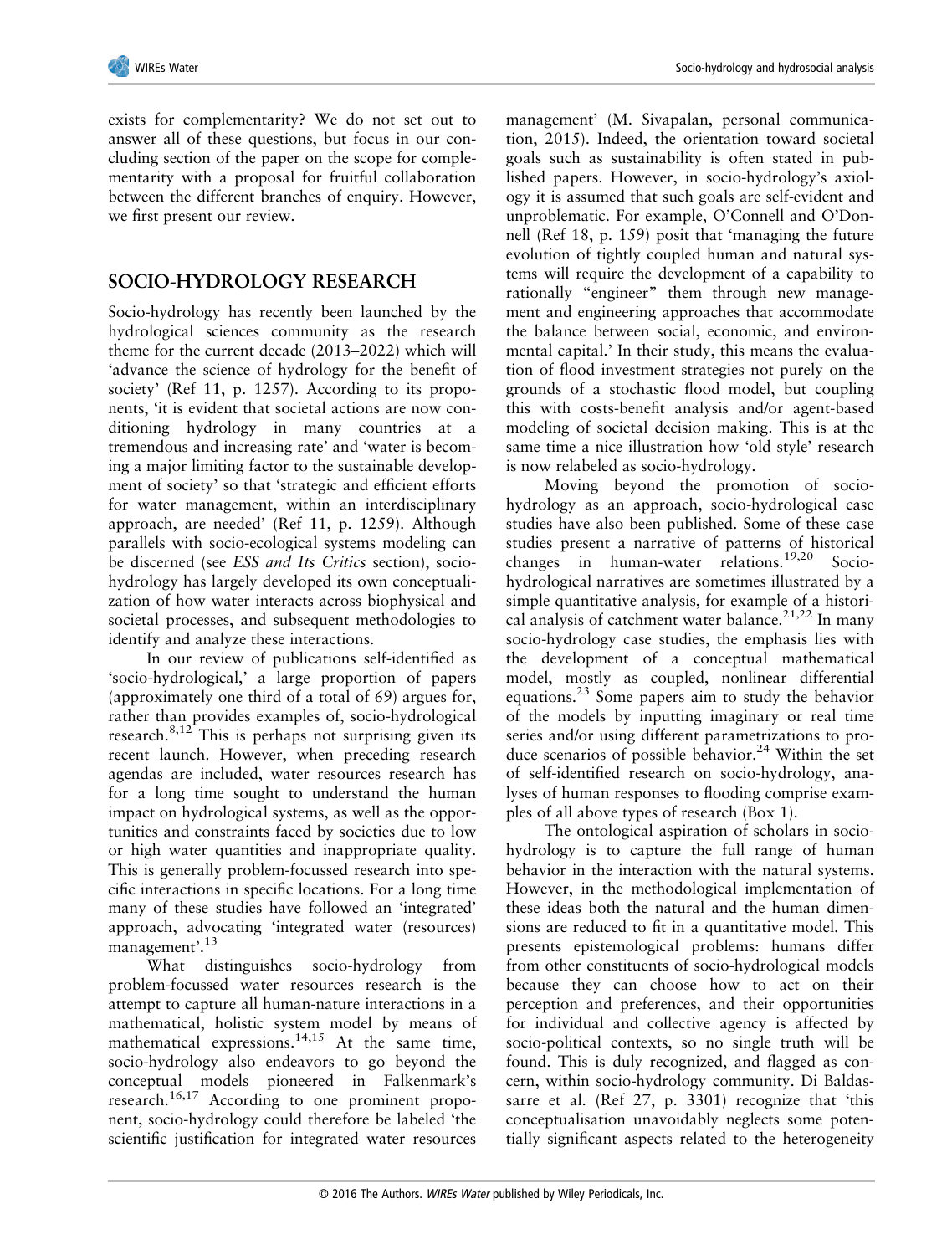#### BOX 1

#### SOCIO-HYDROLOGY OF FLOODPLAINS

Di Baldassarre et al. $25-29$  and Viglione et al.<sup>30</sup> state their objective /purpose to investigate 'how different sociotechnical approaches in floodplains are formed, adapted, and reformed through social, political, technical, and economic processes; how they require and/or entail a reordering of social relations leading to shifts in governance and creating new institutions, organizations, and knowledge; and how these societal shifts then impact floodplain hydrology and flooding patterns' (Ref 28, p. 137). Some of the publications qualitatively identify historical patterns in the coevolution of settlement patterns and technological choices, partly based on a case study of the Po floodplain.<sup>26,28</sup> They find two patterns, the 'adaptation effect,' when the use of flood defense technology is limited, resulting in frequent flooding which is in turn associated with decreasing vulnerability; and the 'levee effect' when flood protection structures lead to less frequent but more severe flooding, associated with increasing vulnerability.<sup>30</sup> Moving toward a quantitative model, Di Baldassarre et al.<sup>27,30</sup> construct a mathematical conceptual model of human–nature interactions in a floodplain using differential equations. The input of fictive time series and an assumed decision model on when to construct levees or move away 'shows that the conceptual model is able to reproduce reciprocal effects between floods and people as well as the emergence of typical patterns [the adaptation effect and the levee effect, authors]' (Ref 27, p. 3295). Using the same conceptual model of human-flood interactions, Viglione et al. $31$  explore how the size and wealth of settlements will change over time with six different ideal-types of risk-coping cultures, loosely based on Cultural Theory.<sup>31</sup> The representation of human-nature interactions is more limited in the case study in Bangladesh $^{29}$ which focuses on statistical relationships between the occurrence of flooding and patterns of human settlements by performing a spatially distributed analysis of the interactions between the dynamics of human settlements and flood inundation patterns.

of human societies' [so] 'this conceptualisation should be considered as an educated hypothesis of how human-flood systems work in a generalised way, rather than as a predictive tool for a particular location.' Vogel et al. (Ref 12, p. 4420) assert that 'the primary and perhaps most formidable challenge involves a quantitative description of the behavior of individuals (e.g., stakeholders and decision makers) as well as social institutions and communities.' As Troy et al. (Ref 24, p. 3677) point out, 'this poses numerous oppositional challenges: the desire to be quantitative but to incorporate (often qualitative and specific) knowledge from social science disciplines; the challenge of reconciling numerical data with descriptive histories; the need to base analyses on empirical facts but to develop generalizable understanding; and the desire to observe and predict the behavior of a system while being a part of that system.' Looking for an answers to some of the challenges, Troy et al. $24$  suggest that approaches such as agent-based modeling and scenario-building can capture the above-mentioned 'heterogeneity among agents' to some extent.

However, the desire to capture human behavior in a model remains when they warn that 'incorporating human behavior in models is difficult [because] human behavior is often unpredictable.' There are indeed several examples of human behavior that exacerbate rather than reduced flood risk (Ref 24, p. 4813). Di Baldassarre et al. capture the latter by 'the levee effect' (Box 1). Troy et al. $^{24}$  conclude that 'for sociohydrologic models, using the traditional mode of calibration may not be feasible […] as the social system and its coupling to the physical system may preclude universal dynamics. In addition, it is possible that how the two systems coevolved is one plausible path among many, or it is also possible that the nature of the social dynamics (i.e., economic, demographic, cultural) that are represented in the model may result in different trajectories and model behaviours' (Ref 24, p. 4811) and 'some system components will be critical to one system while irrelevant in another' (Ref 24, p. 4812).

Fundamental reasons for this difficulty to include 'society' in socio-hydrological models are the plurality of human values, differing human agency, and path dependency of societal (power) relations. For example, 'societal values and experiences with flooding can lead to diverging policy responses, such as the differences seen in U.S., UK, and Canadian flood policy. […] the media shapes much of society's flood risk perception, such that floods taking place in one place may affect flood risk perceptions in another. […] The historical and cultural drivers and processes of social systems may pose further challenges for socio-hydrologic modelling' (Ref 24, p. 4813). On a pragmatic level, though not unimportant, Troy et al.<sup>24</sup> also point out the massive data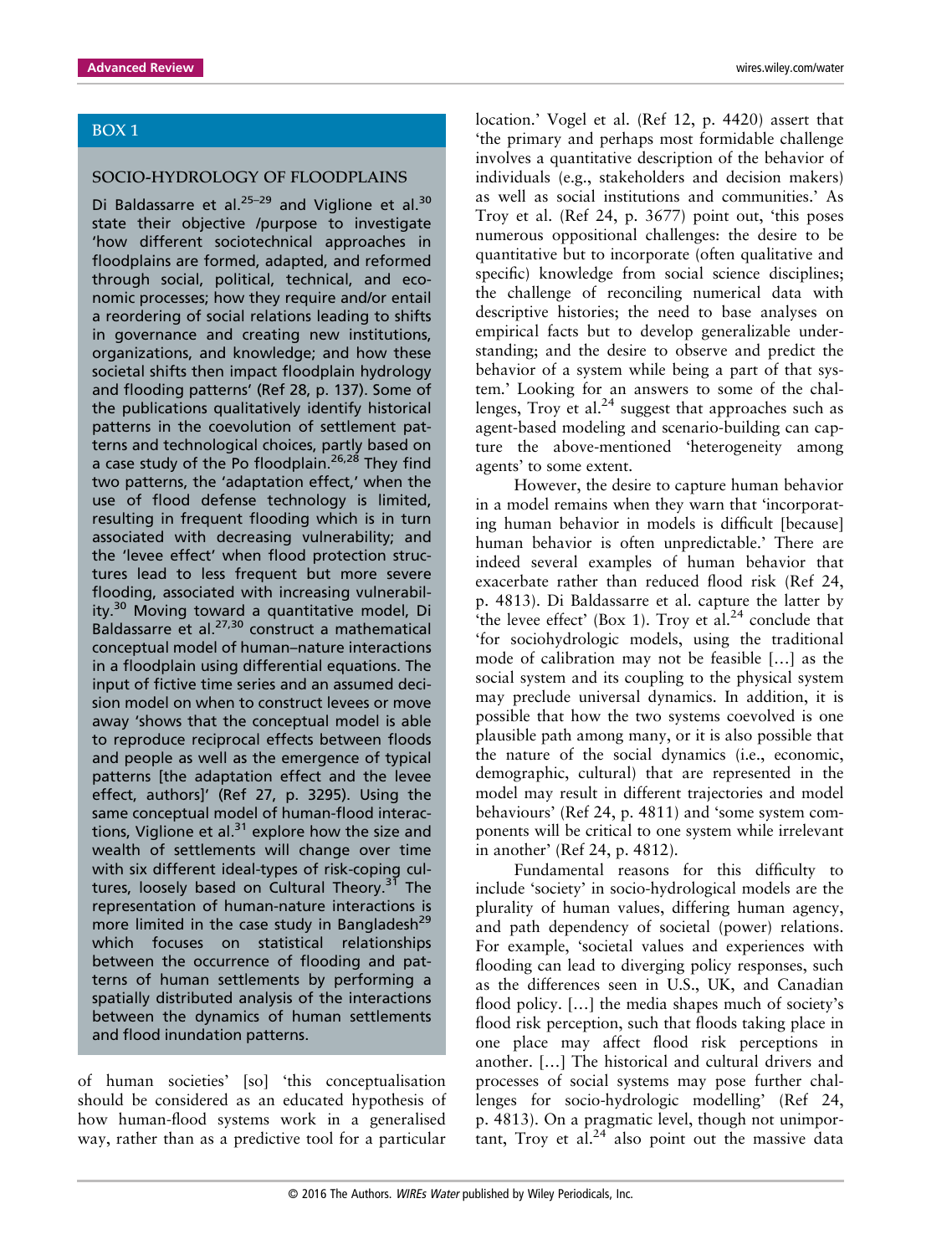requirement for socio-hydrological models if they are to capture enough variables and details, something they assess is unlikely to be satisfied in reality.

The approaches of, and justification for, sociohydrology are very similar to those used by Earth Systems Science (ESS), particularly socio-ecological systems modeling (SES), which are fields of research with a much longer history. It could be argued that socio-hydrology is no more than a recent incarnation of SES, one that focusses on, or starts with, the water system. In SES, the quest to incorporate human dimensions has been on-going for a longer period, which provides learning opportunities for sociohydrology. In the next section, we therefore proceed to put socio-hydrology in the wider context of ESS.

#### **ESS AND ITS CRITICS**

Efforts to consider social and ecological systems in their entirety are not new. Already in 1939 Angyal<sup>32</sup> argued that a whole system could not be captured by its constituting elements and their relationships, and Ablowitz $33$  used the term 'emergence' to describe how the whole displays new characteristics unrelated to the parts—in turn tracing this idea back to earlier writing. The quest to connect human and physical research, both conceptually but also practically (in research activities) is therefore a long-standing one, especially but not solely in geography. ESS originates from the work done at IIASA in the late 1970s by Walters and Holling, initially on structural change and ecosystems functioning.34,35 The scope was later expanded to include societal behavior $36$ , evolving into SES. Modelers have worked to include feedback mechanisms between human society and the global environment in order to capture the 'co-evolution of human and natural systems' (Ref 37, p. 4). It could be identified as 'a holistic super-discipline that tries to embrace all processes in nature and society as one interlinked system' (Ref 38, p.7). The ESS paradigm has acquired much prestige and influence, which can be traced in part to its 'Enlightenment promise of human self-realization, autonomy and control' (Ref 36, p. 8). Its success is also based on a (post)positivist axiology that a better understanding of the effects of human actions on the Earth will lead to more responsible behavior, an assumption shared by socio-hydrology.

SES models have a holistic ontology and consider earth's socio-ecology as self-organising complex system, thus implementing Angyal's<sup>30</sup> and Ablowitz $^{31}$ propositions. Climate change impact (CC) modeling is another example of such linked socio-physical systems research. Methodologically,

both SES and CC models are based around a welldeveloped core of physical modeling, which is combined with a selection of social science knowledge that can be made commensurate with the physical sciences' paradigm.<sup>39,40</sup> The main epistemological presumption is that society and the biophysical world can best be analyzed and modified using similar concepts and protocols; for society this could for example be agent-based models. As Castree et al.<sup>37</sup> argue, a single, seamless concept of integrated knowledge is thereby posited by ESS as both possible and desirable, one focused on complex systems.

Like in socio-hydrology, in ESS social dynamics of environmental change are downplayed, which can lead to incorrect or incomplete solutions. ESS's incomplete understanding stems from ESS' epistemological assumptions, i.e., how ESS thinks it can know human values and agency and societal (power) relations. Humans have different perceptions of and preferences for their environment, and have different abilities upon which to act on their perception and preferences. Such opportunities for individual and collective agency are shaped by the socio-political contexts, which is not taken into account by ESS. In turn, the ESS approach 'also runs the risk of producing a post-political narrative that invites technomanagerial planning and expert administration at the expense of democratic debate and contestation' (Ref 38, p. 217). This practice of using a quantification process to 'screen out' pluralistic perspectives and to obscure how power plays a role in the status quo occurs in many approaches to assessment, such as the representation of biodiversity by the Intergovernmental science-policy Platform on Biodiversity and Ecosystem Services  $(IPBES)^{41}$  or the assessment of the Millennium Development Goals.<sup>42</sup>

Some of the most vocal critics of ESS and its ways of knowing, representing, and intervening in earth-society relations come from (critical) human geography, where there is a long tradition of focusing on the topics that ESS backgrounds: to expose the role of power and value choices in the history of human interaction with earth systems. However, this central focus on the very things ESS omits—human agency, and the ways social/political contexts shape choices in how to respond to environmental changes—has, historically, been combined with insufficient attention to the 'material roots' of the resulting socio-environment, i.e., the role(s) played by the physical environment in societal changes.43–<sup>45</sup> Reflecting an awareness of this imbalance, a 'material turn' or 'renaturalization' in the social sciences in general<sup>46</sup> and critical human geography in particular has been unfolding since the early 1990s as an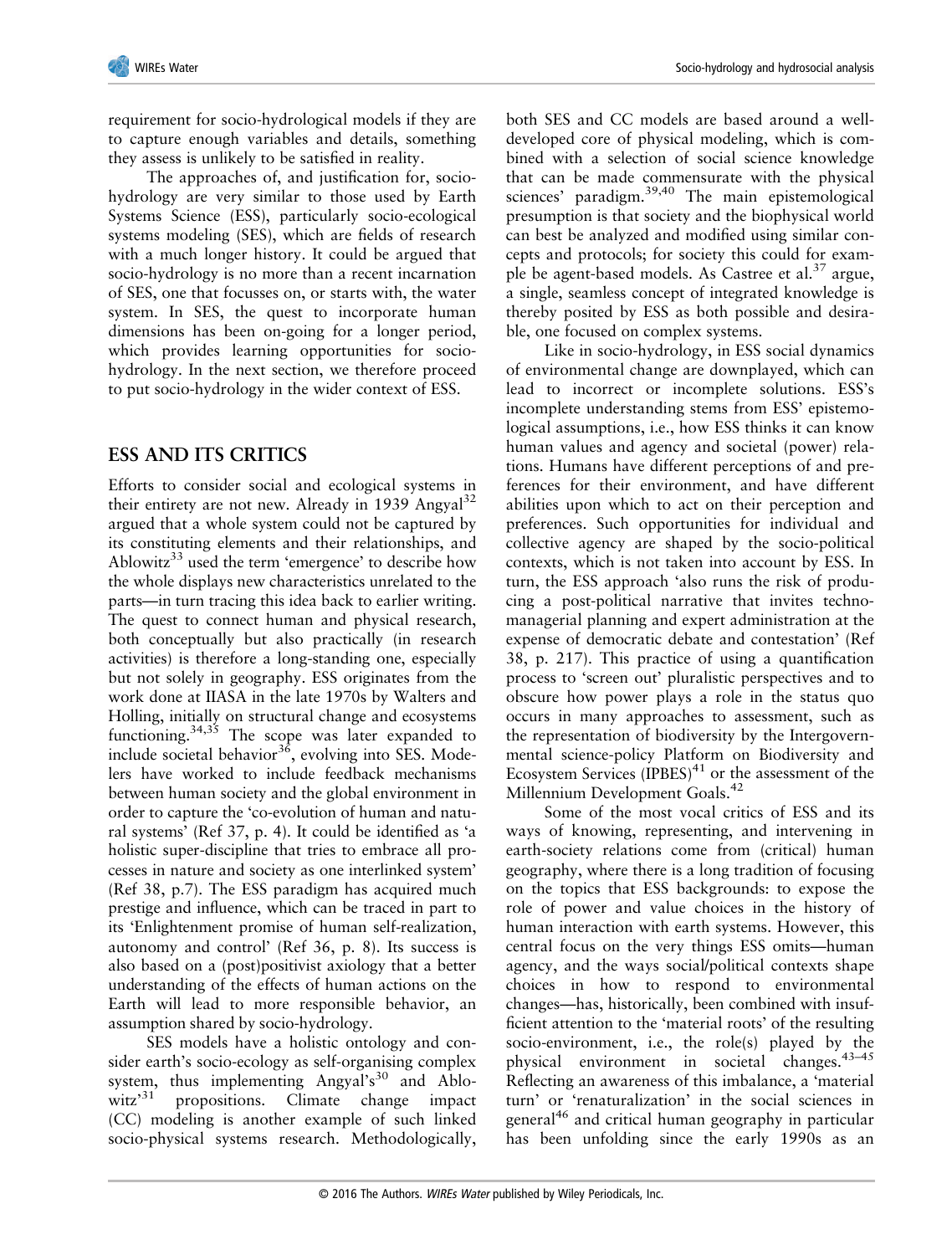attempt to redress the lack of attention to the physical environment. Nevertheless, in a review of attempts to take 'the material' into account in critical human geography, Engel-Di Mauro<sup>47</sup> observes that 'there is a general lack of attention to the things soil scientists and other geoscientists are good at revealing; namely, the material specificities of a differentiated, yet connected, biophysical environment' (as summarized in Ref 48, p. 676). Instead, much time is often spent on abstract theoretical debates on the appropriate ontology and epistemology<sup>49</sup>, the application of which in case studies is often not convincing: no new insights on how to address global challenges are gained compared with accounts not based in such advanced theorizing.

Recent discussions on and research activities around a proposal for 'critical physical geography' (CPG) may change this situation. The proponents of CPG see their endeavor as part of the quest to give both natural and social elements due attention.42,43,50 They start from the perspective that 'socio-biophysical landscapes are as much the product of unequal power relations, histories of colonialism, and racial and gender disparities as they are of hydrology, ecology, and climate change. CPG is thus based in the careful integrative work necessary to render this co-production legible' (Ref 42, p. 2–3). It thus retains the critical outlook proposed by critical human geographers, without necessarily engaging in their advanced theoretical debates.<sup>42</sup>

Moreover, CPG not only proposes another way of seeing the world, or ontology, it also asks the axiological question how researchers could engage with the world differently in order to achieve societal goals such as justice or democracy. It proposes a 'reflexive intellectual practice that acknowledges the social and political shaping of research agendas and practices, calling into question claims to universal and value neutral research findings' (Ref 42, p. 3). Recent research by Lane and coauthors $51,52$  and Tadaki et al.<sup>47</sup> stress the need for researchers to be explicit about the values involved in making methodological choices such as classifications<sup>47</sup> or whose knowledge is included.<sup>48,49</sup> In his most recent publication, Lane<sup>53</sup> argues that CPG means that researchers should engage more fully with people affected by the subjects studied. He acknowledges that in the current research evaluation culture, this position may have negative repercussions for the scientific prestige of the researcher, in spite of the professed importance of societal impact in assessment schemes.

Brown<sup>54</sup> traces this 'need for physical geographers to engage with philosophical debates on the status of knowledge in geography and to

demonstrate critical self-reflection at the level of methodology' back to at least to the 1990s. These general critiques and developments in research on human-nature systems are manifested also in the critical study of water systems discussed next.

#### **HYDROSOCIAL RESEARCH**

The study of human-water systems as hydrosocial systems is an example of human geography (see above). As an explicit label it has a relatively short history within geography: most of the publications*<sup>a</sup>* labeled as 'hydrosocial' appeared in special issues of *Environment and Planning D* in 2013<sup>55</sup> and in *Geoforum* in 2014.<sup>56</sup> In both cases, the 'hydrosocial cycle' is a key concept. However, as a field of research on power relations in human-water or social-nature systems its pedigree is much longer.57–<sup>60</sup> Much of this tradition known as critical, or radical, human geography is grounded in Marxist theory and employs historical and materialist analyses. A conceptually diverse collection of 'political ecology' has emerged from critical human geography (feminist political ecology; urban political ecology; southern political ecology) which is aligned more by its concern with environmental inequalities, than through common analytical frameworks or theory. Because there is no common label it is not possible to draw a sharp boundary around this field; its shared characteristics are described below.

Like socio-hydrologists, hydrosocial researchers also start with the recognition that human and water systems are closely related. However, they make two essential differences in the conceptualization of the resulting socio-natural system. First, on an ontological level the aspects of society that are highlighted are different, and thereby also the cause–effect relationships that are included and excluded. While socio-hydrology considers societal features such as settlement patterns and economic prosperity, much hydrosocial research focuses on 'the articulation of water and social power relations' (Ref 61, p. 173), i.e., how, and therefore whose, decision making shapes the hydrosocial system and what impact this has on political and material inequity. Other hydrosocial research focuses on context-specific and nonscientific social and cultural meanings of water and how they result in different relationships with water and choices for water management. $62,63$ 

Second, on a more fundamental ontological level hydrosocial research proposes a conceptual model very different from the coupled human-natural systems that socio-hydrology uses. Rather than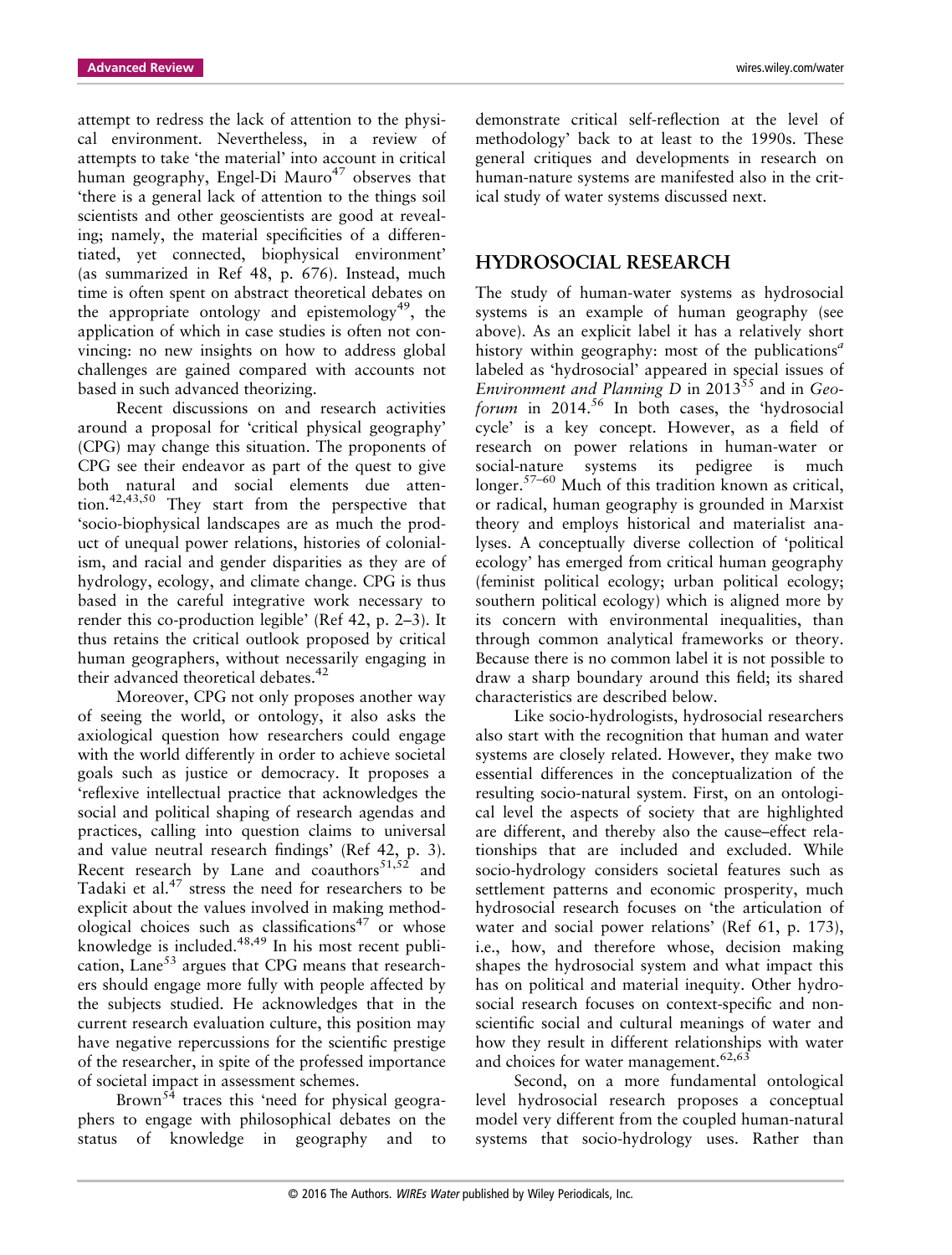

postulating that interaction of social and natural systems leads to a socio-hydrological system (hyphenated in this article, although in the sociohydrological literature this is not always the case), hydrosocial researchers assert that 'it is not just society's relationship with water that is at stake, but the social nature of water itself.' This means that 'the components of the process—water and social power—are related internally rather than externally, and should thus be considered as hybrids rather than pregiven entities that fall within the realm of either nature or society'; 'it defines and mobilizes a relational-dialectical approach to water' (quotes from Linton and Budds<sup>58</sup>). The hybridity between water and humans is indicated here, and in much hydrosocial research, by the omission of the hyphen in 'hydrosocial.' As defined in this literature, in a socionatural system the two elements 'socio' and 'natural' cannot be separated or even distinguished. 'Understanding things as related internally means that the properties that constitute them emerge as a function of their relations with other things and phenomena. It implies a shift from thinking of relations between things—such as the impacts of humans on water quality—to the relations constituting things—such as the cultural, economic, and political processes that constitute the particular character of desalinated water, treated drinking water or holy water. *Considering internal relations thus means that things do not relate to each other as preformed entities (like 'water' and 'society'), nor do they emerge from these relations as independent entities*' (Ref 58, p. 173, italics added). Many hydrosocial cycle researchers employ the analytical toolbox of Actor Network Theory (ANT) developed by Latour and others $64-66$  because ANT proposes the equal (symmetrical) ontological treatment of human and nonhuman actors and their coconstitution. We return to the difficulty of the concepts used by hydrosocial researchers shortly; first we describe a few examples of the research performed in this field.

The peer-reviewed published work that uses the conceptual framing and reflexivity of hydrosocial research in case studies (though not always using this explicit label) shows a great variety in topics and locations. To give just a few examples: science, policy and politics in water resources management in Chile $59$ ; the colonial and post-colonial history of 'French' hydraulics in France and North Africa<sup>67</sup>; control and use of water in the Upper Jordan<sup>68</sup>; water and culture in the Andean highlands<sup>60</sup>; definitions of water in the European Water Framework Directive<sup>69</sup>; science-policy interactions in the Seine and the Rhône catchments, France<sup>70</sup>; canal irrigation

and contested water control in the Tungabhadra Left Bank Canal, South India<sup>71</sup>; and urban water governance in Durban, South Africa.<sup>72</sup> In most of these publications, the emphasis on theoretical framing is noteworthy. Much attention is paid to explaining the foundational assumptions, e.g., that 'the act of defining water is not only a deeply social and political process, but that it often privileges specific worldviews', <sup>66</sup> or that 'the resulting 'waterscape' is understood as the outcome of the interaction of actor coalitions and their power relations, discourses and knowledges, technologies and infrastructures, which are embedded in multiple spaces that come together simultaneously'. 69

As these quotes show, many hydrosocial publications use Marxist or ANT-derived jargon that is difficult to follow to the noninitiated. Socio-hydrologists, and also nonacademics, who may wish to engage with this work probably find the concepts used a barrier to understanding its relevance. Conversely, it is often not clear how this theoretical positioning actually affects the case description and analysis, especially since most of these papers are very brief on the methodology employed. The reader is expected to believe the interpretation provided by the authors, and it is not clear whether the researched subjects would agree with the analyses. At the same time, the case descriptions are mostly rich and indepth with ample attention to the diverse elements of the situation, including history and wider context. However, the natural system and technical interventions are often under-emphasized. Therefore, while its advocates assert that 'the hydrosocial cycle offers a critical approach that prompts us to consider how water internalizes and reflects social and power relations that might otherwise remain invisible' (Ref 58, p. 178), it is not always clear how the case descriptions would be different if less advanced theoretical weaponry had been deployed. Put differently: we contend that asking the simple question 'how did the situation become as it is, and why?' with an open mind to all possible factors, including one's own biases, would yield the same rich and critical case descriptions without the need for sophisticated theorising. Pertinent questions to be answered in such a rich case description could be summarized as 'the social circumstances of water circulation': how water, social structures, power relations, and technologies are related and materialize in the actual waterscape, including institutions and culture.

These ontological differences between sociohydrology and hydrosocial research obviously lead to different research methodologies in terms of data collected and choice of analysis. However,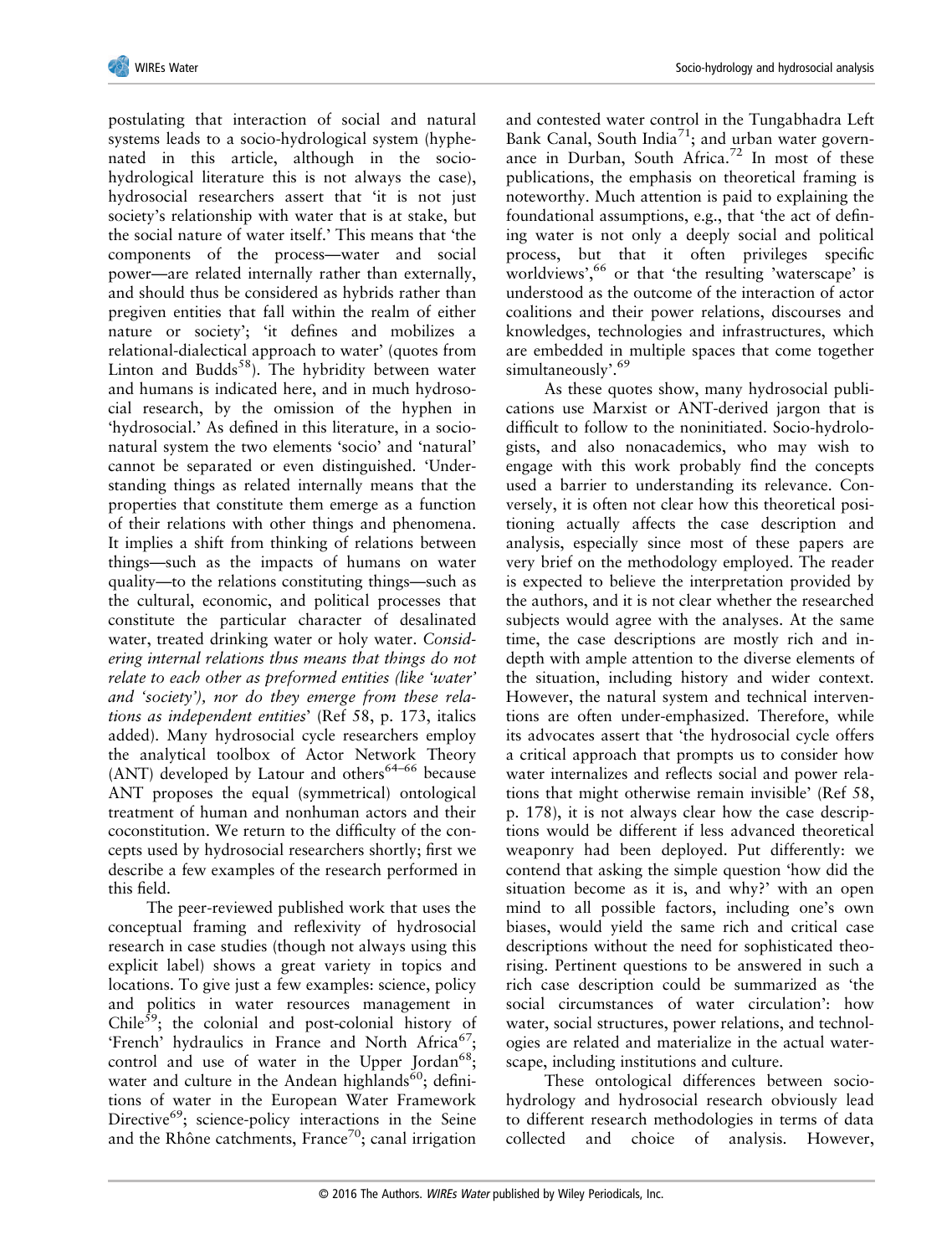hydrosocial research also differs from sociohydrology in its reflexivity. Although sociohydrology has an explicit societal and therefore political goal (usually along the lines of improving sustainability), socio-hydrology researchers do not usually reflect on, or make explicit, the politics of their paradigmatic choices. For example, the choice of model algorithms and variables is value-based and therefore political. To make explicit and discuss such modeling assumptions with nonspecialist, sociohydrologists would need to translate mathematical expressions, in comparative terms the equivalent of hydrosocial jargon, into human language. At the same time, socio-hydrologists offer solutions for what are essentially political problems of choice and priorities. Overall, they therefore lack reflexivity. Conversely, hydrosocial researchers discuss axiological issues at length, often explicitly stating a pro-poor objective. However, in contrast to socio-hydrologists they do not usually engage in discussions about solutions to the problems they find. The prioritization of theory and the weak treatment of physical elements are at the detriment of a potential focus on supporting transformations by water users, water managers and water regulators. This means that they have failed, until now, to substantively develop their analyses to clearly and cogently help with the diagnosis and potential solutions to the problems and crises so often used to frame the introduction and context sections of their papers.

In their quest for reflexivity, hydrosocial researchers posit that concepts such as the hydrological cycle are not merely neutral scientific concepts, but can be regarded as a social construct with political consequences: how you know something affects how you may treat it. In his well-known example of explicating the political motivation of knowledge construction, Linton<sup>9</sup> shows how the conception and use of the hydrological cycle is historically and politically closely related to state interventions in water management in the USA. According to  $Linton<sup>9</sup>$  the hydrological cycle makes water visible for the purpose of controlling it, which in turn 'helped structure an understanding of water for which large-scale engineering solutions may be seen (literally) as the norm' (Ref 9, p. 637). The control of water through engineering is built into hydrology as a science and 'sustaining the modern hydrologic cycle might actually do more harm than good for the protection of aquatic ecosystems and the provision of water services for more people—goals that are often pursued in its very name' (Ref 9, p. 638).

According to  $Linton<sup>9</sup>$  some of the reasons for these problematic effects of hydrological research

originate in the 'temporate bias' built into hydrological theory, leading to a quest for permanent water availability in arid regions since this is the norm (without it being explicitly labeled as such) in the hydrological cycle. The failure to account for a large sediment load is another 'temporate bias' identified by Lahiri-Dutt.<sup>73</sup> Hydrologists may object that this bias may, and is, overcome by more hydrological research in nontemporate regions, but this is not the point of Linton and other hydrosocial researchers. Instead, they show how such research is not a neutral and universal endeavor, but is shaped by the disciplines and research interests of different scientists, as well as the administrative and political contexts. Both these assertions are anathema to hydrology's supposed value-neutralness.<sup>67</sup>

In the context of this paper, an important message from hydrosocial researchers is that in order to imagine different solutions, a different conceptualization of water is required, with different causal relationships and patterns. Thinking about how to think about, or conceptualize, water and societal systems is therefore very important. We believe this requires meaningful conversations between proponents of socio-hydrology and hydrosocial research.

#### **TOWARD MEANINGFUL CONVERSATIONS ABOUT WATER**

The above discussions of ESS, its branch sociohydrology, and their critics in the social sciences and CPG reveals many seemingly incompatible paradigmatic choices, although both fields of research share an ontological understanding of the world as complex. Table 1 summarizes these respective paradigmatic choices, focussing on the mainstream in socio-hydrology and hydrosocial research respectively. The categories and the classification are inspired by Guba and Lincoln<sup>6,7</sup> and Patterson and Williams.<sup>74</sup> Castree<sup>45</sup> argues that critical human geographers adopt a position in between both fields: ontological objectivity and epistemological subjectivity. In socio-hydrology social processes are reduced to (quantitative or qualitative) measurable variables; in hydrosocial research natural factors are viewed as (political) constructs and contextual to societal developments. In contrast to socio-hydrology, hydrosocial research demands full recognition of human agency and power and a reflexive attitude. This also requires explicit attention to axiology. Propositions for collaboration therefore raise issues of potential (in)compatibility between socio-hydrology's (post)positivist paradigm and the paradigms grounding most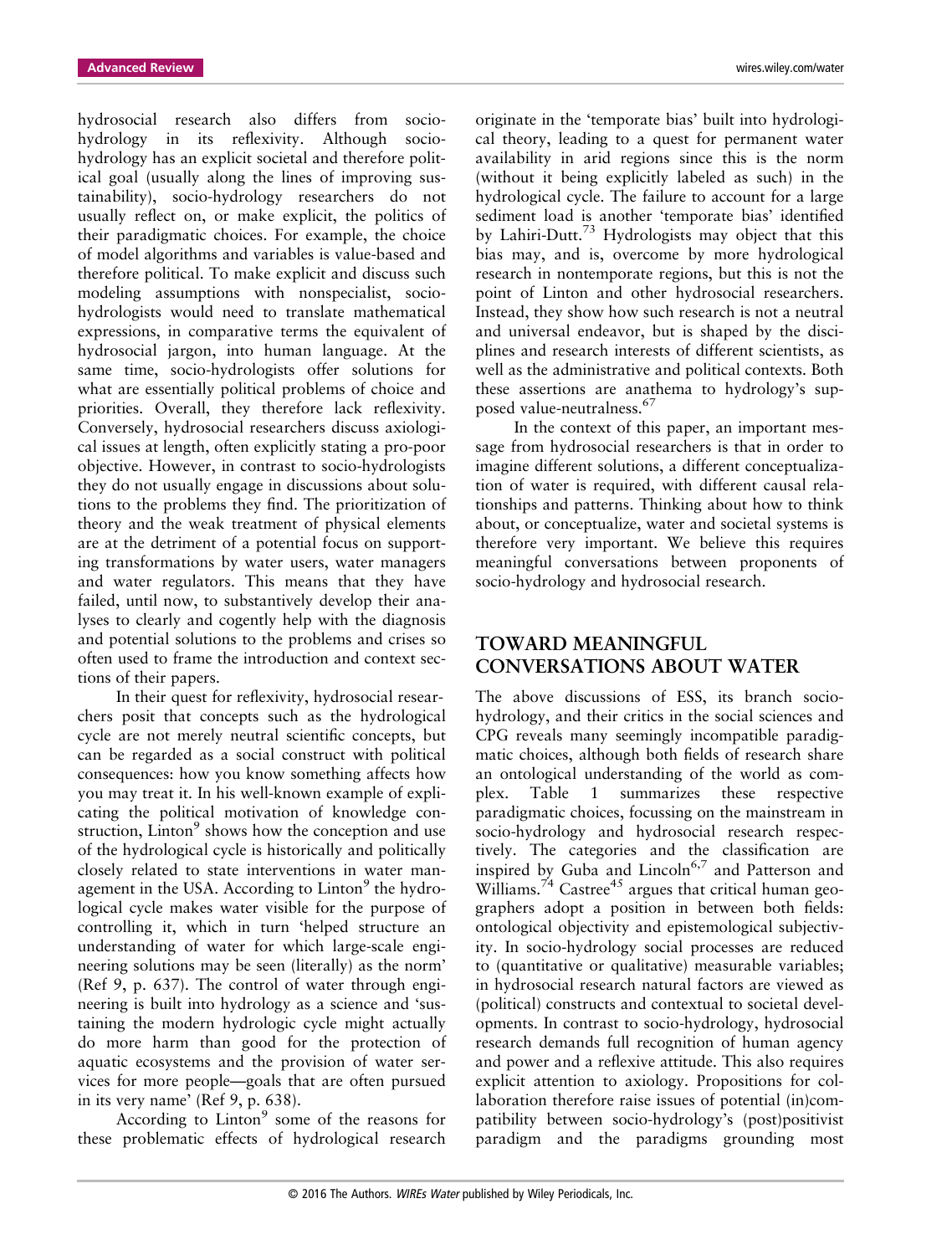|                  | Socio-Hydrology                                                                         | Hydrosocial Research                                                           |
|------------------|-----------------------------------------------------------------------------------------|--------------------------------------------------------------------------------|
| Paradigms        | Positivist; postpositivist                                                              | Constructivist; critical theory                                                |
| Ontology         | Objectivist; holistic; parts can be separated;<br>interaction gives emergent properties | Holistic; parts constitute each other and<br>cannot be separated               |
| Epistemology     | Objective                                                                               | Subjective                                                                     |
| Main methodology | Quantitative modeling                                                                   | Historical materialist analysis                                                |
| Starting point   | Natural system                                                                          | Society (and technology)                                                       |
| Keyword          | Interaction                                                                             | Power                                                                          |
| Axiology         | (Post)positivist; researchers are & should be neutral                                   | Critical or interpretivist; researchers<br>cannot be and should not be neutral |

**TABLE 1** | Comparison of Socio-Hydrology and Hydrosocial Research

enquiries into issues of interpretation, power and values. Indeed, Lave et al. (Ref 42, p. 6) state that 'conducting CPG [critical physical geography] research is challenging because it integrates substantively different epistemologies.' However, Miller et al.<sup>75</sup> conclude that epistemological differences can be overcome by way of epistemological pluralism. For them, 'integrating epistemologies result in a more complete understanding' (Ref 72, p. 4), thus assuming complementarity rather than conflict between epistemologies. However, whether or not this proposition may work in practice, we believe that issues at stake relate to several elements of the paradigms used, not just to epistemology.

As explained in the Introduction, our purpose is not to judge these competing claims, but rather to be explicit about them, so that they can be assessed in the light of pragmatic questions: what can we learn when we employ these different approaches, what different rationales for action do they suggest, and what scope exists for collaboration? Having answered the first two questions in our discussion of sociohydrology and hydrosocial research, we now want to propose some thoughts on the third question: what scope exists for collaboration between researchers from these two schools of thought and practice?

For human-nature systems research more generally, proposals for such collaboration have been recently published.36–38,45,76,77 In his call for 'a new social contract for global change research,' Castree (Ref 73, p. 1) summarizes these propositions succinctly: 'taking the human dimensions of environmental change seriously requires a new kind of global change research that is at once overtly political and intellectually plural.' Lövbrand et al.<sup>36,38</sup> emphasize the need for reflexivity about and within ESS in order 'to open conceptual and political space where a diversity of green diagnoses, comprehensions and problematizations can be debated and contested' (Ref 38, p. 216). This appears to imply that not just

epistemology but axiology should be made plural, too. Related to this suggestion, in their 2009 paper Lövbrand et al.<sup>36</sup> argue that 'Earth System governmentality' research should complement ESS modeling, instead of the current 'Earth System governance' research—which implies an axiological shift away from the supposedly value- and power-free analysis implied in the term 'governance' toward the explicit recognition of power as determining factor. However, how exactly this can be done is still an unanswered question. In the literature we surveyed, the question of how to deal with fundamentally different ontologies has not even been asked yet, while this may be the most intractable.

The two communities do not just have incompatible paradigmatic positions, they also have different societal and scientific prestige. Castree et al.<sup>37</sup> discuss the difficulties likely to be encountered in this realm, which broadly correspond with those identified by Lélé and Norgaard. $3$  They posit that it is unlikely that many researchers in the well-established and much larger field of ESS will be willing to question the fundamental assumptions underlying their work, such as value-neutrality, so CPG and similar developments are likely to remain marginal. 'Even assuming our argument for wider and deeper engagement is accepted, it may seem unrealistic to attempt so ambitious a reconfiguration of GEC [Global Environmental Change] research. […] old intellectual habits can die hard' (Ref 37, p. 766). Personal and disciplinary interests are at stake because 'knowledge in GCR [Global Change Research] and other fields supports particular interests and desires that should not be screened out in any attempt to justify its utility' (Ref 73, p. 13).

Questions of respective societal status and political power thereby greatly affect the relationship between ESS and its critics, the latter generally finding itself in a subordinate position.78–<sup>80</sup> These differences are profoundly anchored in Western societies which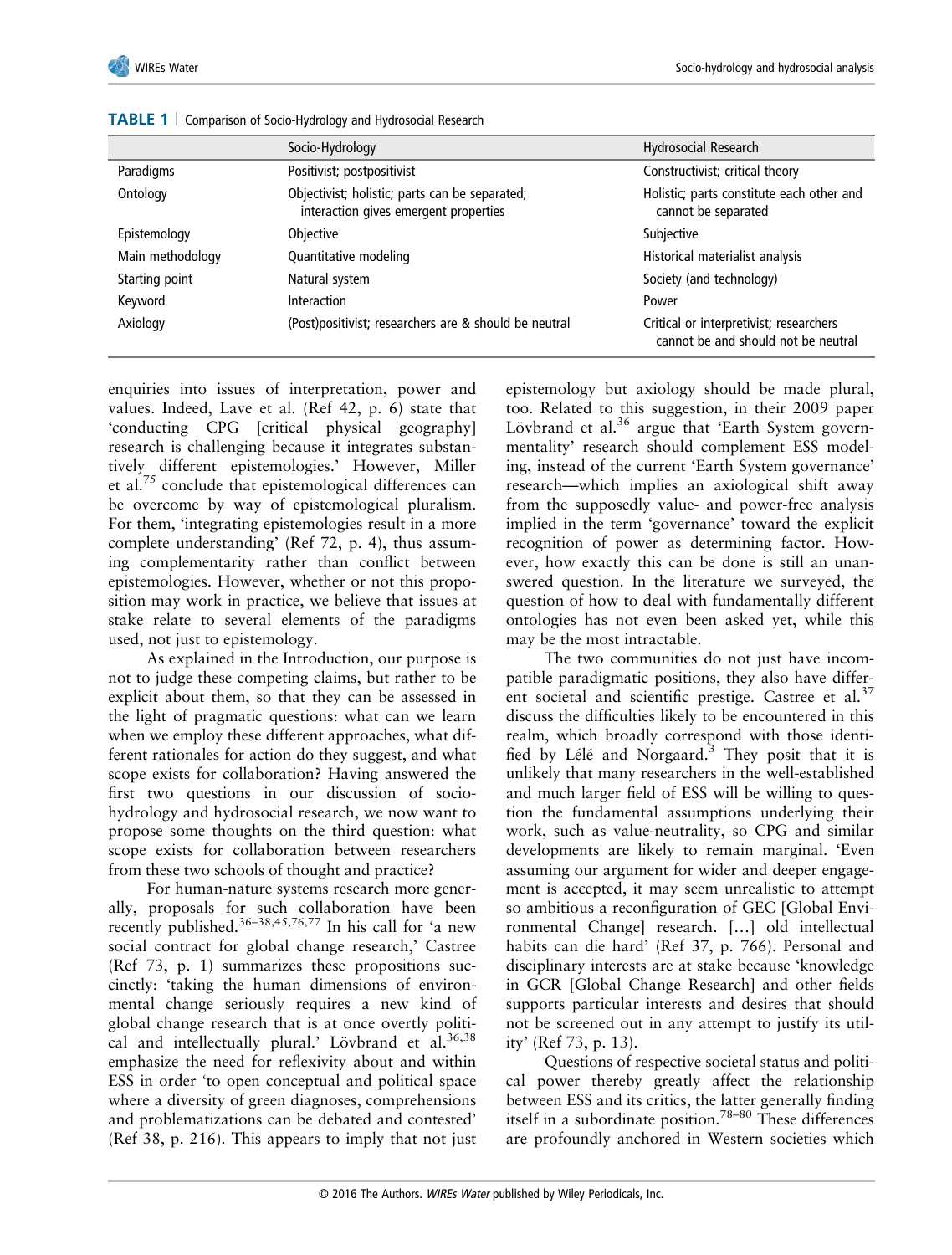are subscribing to Enlightenment ideas on the existence of value-free knowledge. They are reinforced by current drives for so-called Evidence Based Policy making in which allowable evidence is limited to results obtained through (post)positivist research.<sup>81,82</sup> Contrary to what is sometimes suggested, these differences in status and power cannot be assumed to be resolved by building trust through working together<sup>83</sup>, nor by open discussion of paradigmatic choices<sup>74</sup> or by reconciling methodologies and developing shared terminology<sup>42</sup> or lexicon.<sup>37</sup> Better understanding of each other's disciplinary cultures, including communication, is a necessary but only first step; negotiation based on respective interests a second.84 In this negotiation, the most important question to ask is 'whose project interdisciplinarity is and the stakes involved in how it takes place' (Ref 76, p. 367). For the foreseeable future, ESS and its subareas like socio-hydrology is likely to be hegemonic in human-nature systems research, and they are unlikely to change fundamentally when prompted to do so by critical scholars who have much less status or power, especially when they are perceived to appear to want geoscientists to embrace their epistemologies and axiologies, without apparently any efforts in the other direction.<sup>85</sup> We therefore propose a less challenging or profound collaboration, in which each approach can fundamentally pursue its own path, while exchanging useful insights.

After all, recognition of and respect for each other's way of working is a *conditio sine qua non* for collaboration. A productive relationship between socio-hydrological and hydrosocial research would benefit from giving space to either tradition, recognising respective strengths without either party setting out to change the other's paradigms. One of the key shared interest (or boundary object<sup>86–88</sup>) in this collaboration could be 'narrative.' Proponents of narrative analysis define narrative as distinct from story, although both terms could mean the same in everyday language. A narrative is a way for human beings to make sense of random or complex multi-causal experiences by the imposition of a logical structure including causation, climax and ending. In this understanding narratives are more structured than stories, which can have an incomplete, associative character. Narrative has an inherently temporal thread in that current events are understood as rising out of past happenings and pointing to future outcomes.89,90 Nevertheless, 'narrative' and 'story' are often used interchangeably, as shown in our reference to Phillips<sup>91</sup> below.

Narratives are particularly valuable for dealing with complexity—and as we saw both approaches

share an ontological understanding of the world as complex. This shared understanding may be 'a source of [shared] geographical narratives (stories, plots, dramas) describing how the world is and how it might be' (Ref 92, p. 291). In hydrosocial research, narratives on case studies are the main output; it would therefore be reasonable to expect that their contribution to collaborative efforts between sociohydrologists and hydrosocial researchers would focus on, possibly together and/or with the researched communities, developing narratives of matters of concern. The importance of narratives may not immediately appear obvious as far as sociohydrology is concerned. However, a sociohydrological case study has to start with a narrative understanding of the situation and its history, see e.g., the descriptions of flood management and habitation patterns in Di Baldassarre et al.<sup>23,24</sup> Historical patterns are an obvious source of hypotheses, so narratives could be used toward the development of a mathematical model to represent historical changes. In their reflection on uncertainty in sociohydrological modeling, Di Baldassare et al.<sup>93</sup> recognize this explicitly: 'to develop socio-hydrological theory, there is a need of iterations between historical analyses and formal explanations (e.g., conceptual modeling) of the salient facts, such as the aforementioned levee paradox and adaptation effect' (Ref 86, p. 1753). Any explanatory statement in such narratives also contributes to a conceptual model, which may be formalized through mathematical cause-effect relationships and/or hypotheses. Indeed, Troy et al. (- Ref 21, p. 4809) assert: 'If we take any of these models as an example, we will find a series of equations that link hydrology and social dynamics into a conceptual model. The overall conceptual model is a hypothesis about how different systems interact with each other. Each individual equation may also be considered a hypothesis about how the variable of interest is related to others testing the hypothesis.'

In any of these stages from narrative to mathematical models, different cases may be compared in a search for patterns, which in turn can feed into conceptual or mathematical models on single or multiple case studies. However, research on the relation between water and society has demonstrated that the ways societies organize themselves in response to the need to control and manage water, and the geometries of power that are embedded in this dialectic, are extremely varied.<sup>94</sup> Maybe this variation can be reined in, as done by Srinivasan et al. $95$  who assert that a synthesis of many case studies showed that four dominant water patterns existed in regions of water crisis, which they conclude leads credence to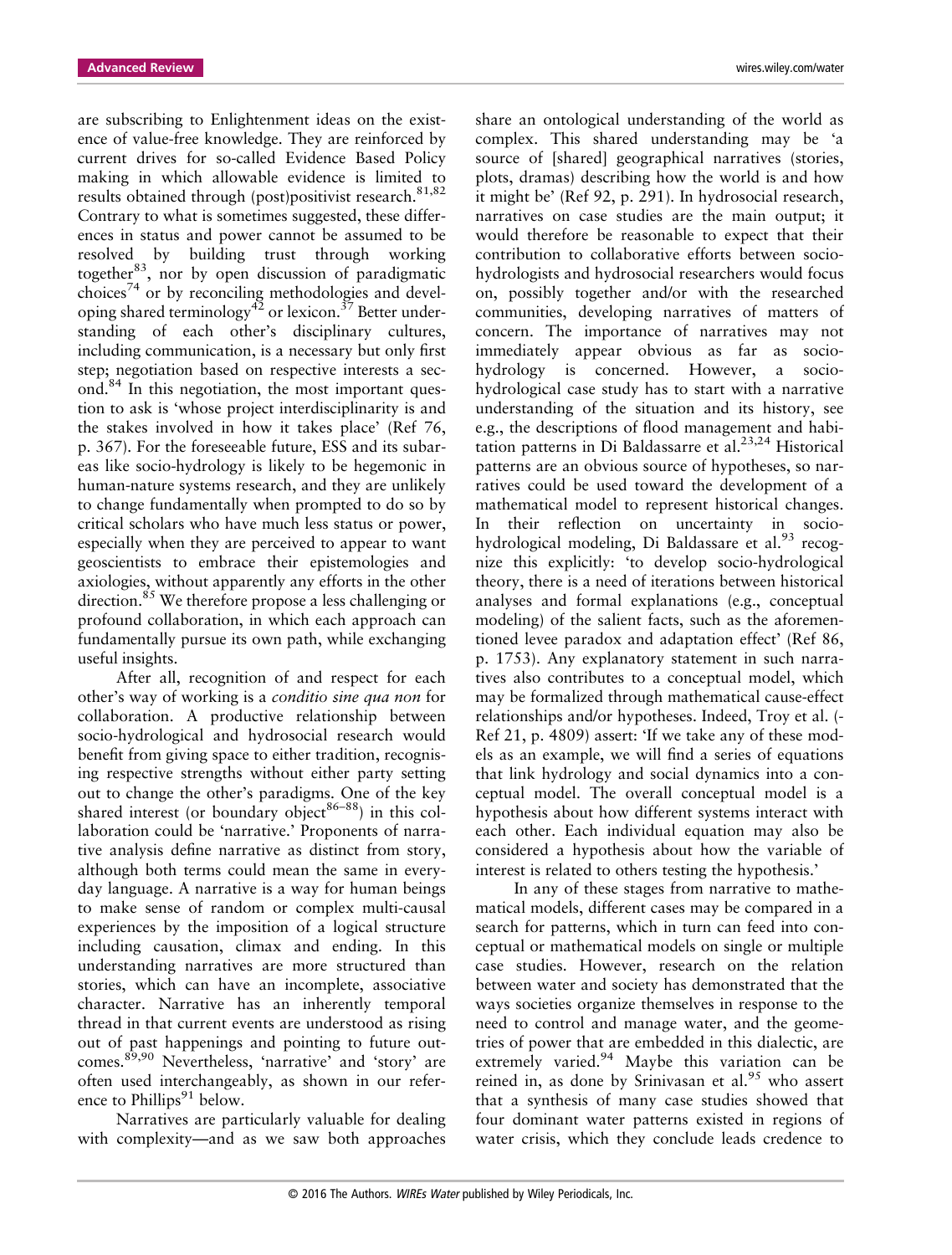the premise that common dynamics may emerge across different regions, and the possibility of modeling the coupled human-water systems. However, to take the contribution of hydrosocial research seriously, socio-hydrology would therefore have to accept that no single model exists that fits all cases, and consequentially to question whether models can be used to predict futures. Whether these limitations are acceptable to socio-hydrologists remains to be seen, since these issues touch upon some of the foundations of the field (Table 1); however, accepting these limitations still leaves other basic assumptions untouched that critical (physical) geographers would question.

The key role of narratives, which he labels stories, in what is generally seen as the securely (post)postitivist domain of geosciences has been recognized by the eminent professor of physical geography, Jonathan Phillips. Phillips<sup>84</sup> recognizes eight basic plots: cause-and-effect, genesis, emergence, destruction, metamorphosis, convergence, divergence, and oscillation. He asserts that storytelling in geoscience is 'another way of tying the local, idiosyncratic stories of specific places, situations, and phenomena together with more broadly (ideally universally) applicable concepts' (Ref 84, p. 154). Not too differently from what interpretivist social scientists would say coming from a subjective epistemology, he further demonstrates that multiple narratives can be told about one situation. Contrary to geosciences' self-declared valueneutral position, this points to the existence of different axiologies, for 'in some cases preference or affinity to different plots results in fundamentally different interpretations and conclusions of the same evidence. In other situations exploration of additional plots could help resolve scientific controversies' (Ref 84, p. 153). The usefulness of narratives to best communicate research findings was also highlighted by Krzywinski and Cairo.<sup>96</sup>

The existence of different values also plays a role in the establishment and use of classifications, which can be considered another type of telling a story. 'Different epistemic communities produce different kinds of classifications, which reveal different 'realities' of rivers to be acted upon by human agents. By emphasizing how river classification practices are productive of environmental governance regimes and rationalities, the roles, responsibilities, and possibilities for environmental science are clarified and expanded. Rather

than thinking about classification purely as a realist [representing the truth, authors] scientific project, attention needs to be paid to the ways in which 'classifying mindsets' relate to the production of social and environmental outcomes' (Ref 97, p. 349).

# **CONCLUSION**

A strength of hydrosocial research lies in developing a rich understanding, or narrative, of a situation. In turn, socio-hydrology's strength lies in formalising a conceptual understanding and quantitative testing of derived hypotheses. Such sequencing of individual contributions 'opens up space for thinking in a nonreductionist way about multiple determinations without rejecting the value of single disciplines for uncovering the working of important causalities' (Ref 98, p. 172). In the process of formalization, plurality in the interpretations of the same phenomenon is lost and that it is difficult if not impossible to take account of human agency, chance and path dependency. However, the conscious reduction of rich narratives surely has to be preferable to the automatic and *a priori* selection of knowledge from only those social science research areas that are compatible with quantitative modeling, as is now the usual practice. $37,38$ For socio-hydrologists, this collaboration would mean a different starting point for the research, where the problem definition stage is opened up to plural formulations.<sup>99</sup> For hydrosocial researchers, this collaboration would mean to make meaningful and relevant their theoretical posturing and to focus on rich case descriptions.

#### **NOTE**

*<sup>a</sup>* We used Web of Science 2014 to list all papers with 'hydrosocial' or 'waterscape' in keywords or title. Curiously the papers referred here in *Annals of the Association of American Geographers* (Swyngdouw 1999; Linton 2008) were neither included in the WoS search results, nor was the special issue on the hydrosocial cycle in *Environment and Planning D*. We added these to our collection. We do not set out to or pretend to cover the entire body of literature across STS, SSS, rural development, and so on. that could be loosely defined as hydrosocial. We focus here on the literature most closely related to the emerging field of socio-hydrology.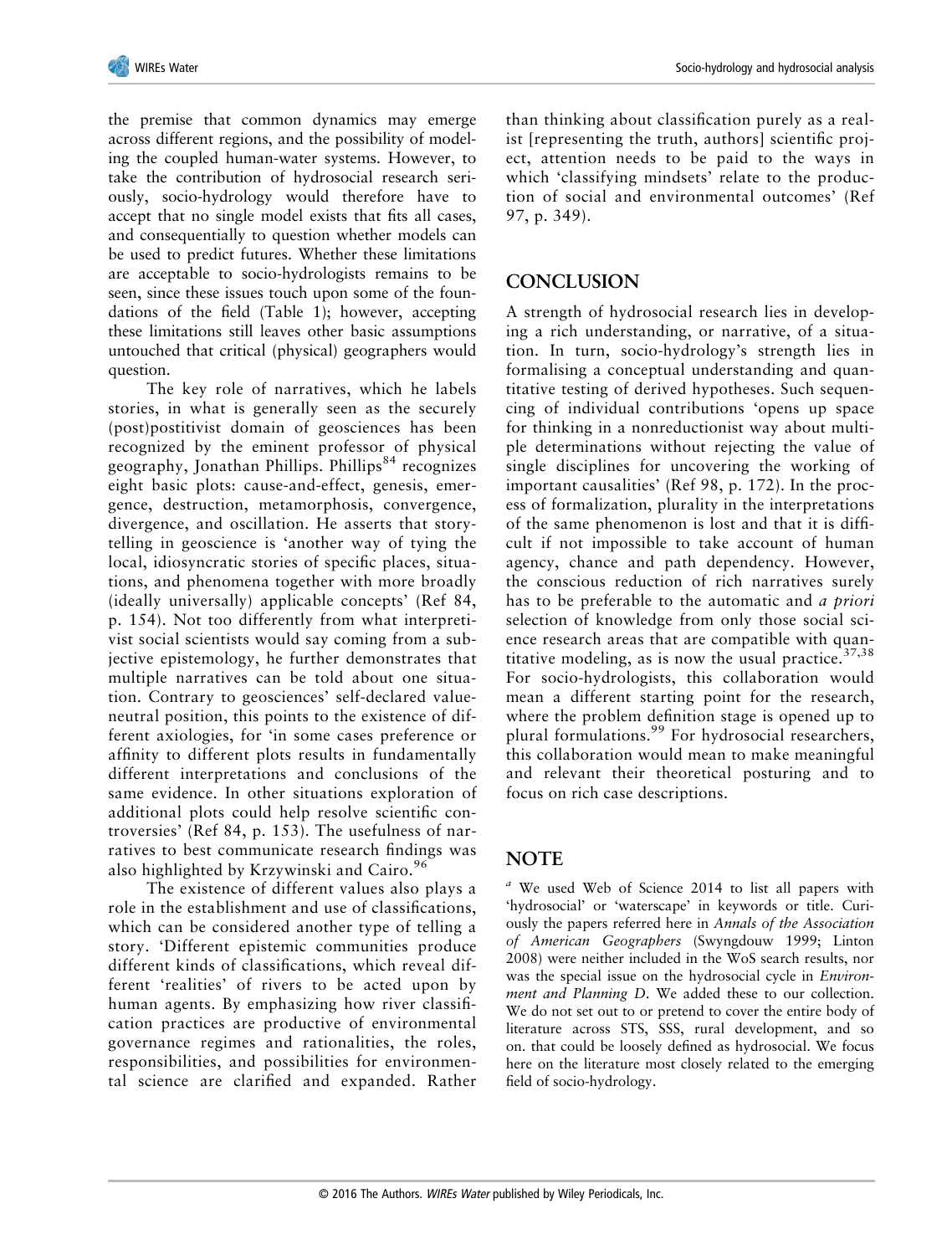- 1. Bakker K. Water: political, biopolitical, material. *Soc Stud Sci* 2012, 42:616–623.
- 2. Kreuger T, Maynard C, Carr G, Bruns A, Mueller EN, Lane SN. A transdisciplinary account of water research. *Wiley Interdiscip Rev Water* 2016, 3:369–389.
- 3. Lélé S, Norgaard RB. Practicing interdisciplinarity. *BioScience* 2005, 55:967–975.
- 4. Bracken LJ, Oughton EA. Interdisciplinarity within and beyond geography: introduction to Special Section. *Area* 2009, 41:371–373.
- 5. Oughton EA, Bracken LJ. Interdisciplinary research: framing and reframing. *Area* 2009, 41:385–394.
- 6. Guba EG, Lincoln YS. Competing paradigms in qualitative research. In: Denzin NK, Lincoln YS, eds. *SAGE Handbook of Qualitative Research*. Thousand Oaks, CA: Sage; 1994, 105–117.
- 7. Guba EG, Lincoln YS. Paradigmatic controversies, contradictions, and emerging confluences. In: Denzin NK, Lincoln YS, eds. *SAGE Handbook of Qualitative Research*. 3rd ed. Thousand Oaks, CA: Sage; 2005, 191–215.
- 8. Sivapalan M, Savenije HHG, Blöschl G. Socio-hydrology: a new science of people and water. *Hydrol Process* 2012, 26:1270–1276.
- 9. Linton J. Is the hydrologic cycle sustainable? A historical-geographical critique of a modern concept. *Ann Assoc Am Geogr* 2008, 98:630–649.
- 10. Blair P, Buytaert W. Socio-hydrological modelling: a review asking "why, what and how?". *Hydrol Earth Syst Sci* 2016, 20:443–478.
- 11. Montanari A, Young G, Savenije HHG, Hughes D, Wagener T, Renf LL, Koutsoyiannis D, Cudennech C, Totha E, Grimaldii S, et al. "Panta Rhei—everything flows": change in hydrology and society—The IAHS Scientific Decade 2013–2022. *Hydrol Sci J* 2013, 58:1256–1275.
- 12. Vogel RM, Lall U, Cai X, Rajagopalan B, Weiskel PK, Hooper RP, Matalas NC. Hydrology: the interdisciplinary science of water. *Water Resour Res* 2015, 51:4409–4430.
- 13. Biswas AK. Integrated water management: some international dimensions. *J Hydrol* 1981, 51:369–380.
- 14. Liu J, Dietz T, Carpenter SR, et al. Coupled human and natural systems. *Ambio* 2007, 36:639–649.
- 15. Sivapalan M, Blöschl G. Time scale interactions and the coevolution of humans and water. *Water Resour Res* 2014, 51:6988–7022.
- 16. Falkenmark M. Water and mankind—a complex system of mutual interaction. *Ambio* 1977, 6:3–9.
- 17. Falkenmark M. Society's interaction with the water cycle: a conceptual framework for a more holistic approach. *Hydrol Sci J* 1997, 42:451–466.
- 18. O'Connell PE, O'Donnell G. Towards modelling flood protection investment as a coupled human and natural system. *Hydrol Earth Syst Sci* 2014, 18:155–171.
- 19. Liu Y, Tian F, Hu H, Sivapalan M. Socio-hydrologic perspectives of the co-evolution of humans and water in the Tarim River basin, Western China: the Taiji– Tire model. *Hydrol Earth Syst Sci* 2014, 18:1289–1303.
- 20. Parveen S, Winiger M, Schmidt S, Nuesser M. Irrigation in Upper Hunza: evolution of socio-hydrological interactions in the Karakoram, northern Pakistan. *Erdkunde* 2015, 69:69–85.
- 21. Zhou S, Huang Y, Wei Y, Wang G. Socio-hydrological water balance for water allocation between human and environmental purposes in catchments. *Hydrol Earth Syst Sci* 2015, 19:3715–3726.
- 22. Lu Z, Wei Y, Xiao H, Zou S, Xie J, Ren J, Western A. Evolution of the human-water relationships in the Heihe River basin in the past 2000 years. *Hydrol Earth Syst Sci* 2015, 19:2261–2273.
- 23. Troy TJ, Pavao-Zuckerman M, Evans TP. Debates perspectives on socio-hydrology: socio-hydrologic modeling: tradeoffs, hypothesis testing, and validation. *Water Resour Res* 2015, 51:4806–4814.
- 24. Elshafei Y, Coletti JZ, Sivapalan M, Hipsey MR. A model of the socio-hydrologic dynamics in a semiarid catchment: Isolating feedbacks in the coupled humanhydrology system. *Water Resour Res* 2015, 18:2141–2166.
- 25. Di Baldassarre G, Kooy M, Kemerink JS, Brandimarte L. Towards understanding the dynamic behaviour of floodplains as human-water systems. *Hydrol Earth Syst Sci* 2013a, 17:3235–3244.
- 26. Di Baldassarre G, Viglione A, Carr G, Kuil L, Salinas JL, Bloeschl G. Socio-hydrology: conceptualising human-flood interactions. *Hydrol Earth Syst Sci* 2013b, 17:3295–3303.
- 27. Di Baldassarre G, Kemerink JS, Kooy M, Brandimarte L. Floods and societies: the spatial distribution of water-related disaster risk and its dynamics. *Wiley Interdiscip Rev Water* 2014a, 1:133–139.
- 28. Di Baldassarre G, Yan K, Ferdous R, Brandimarte L. The interplay between human population dynamics and flooding in Bangladesh: a spatial analysis. In: *Proceedings of ICWRS2014*, IAHS Publ. No. 364, Bologna, Italy, 2014b, 188–191.
- 29. Di Baldassarre G, Viglione A, Carr G, Kuil L, Yan K, Brandimarte L, Bloeschl G. Debates—perspectives on socio-hydrology: capturing feedbacks between physical and social processes. *Water Resour Res* 2015, 51:4770–4781.
- 30. Viglione A, Di Baldassarre G, Brandimarte L, Kuil L, Carr G, Salinas JL, Scolobig A, Blöschl G. Insights from socio-hydrology modelling on dealing with flood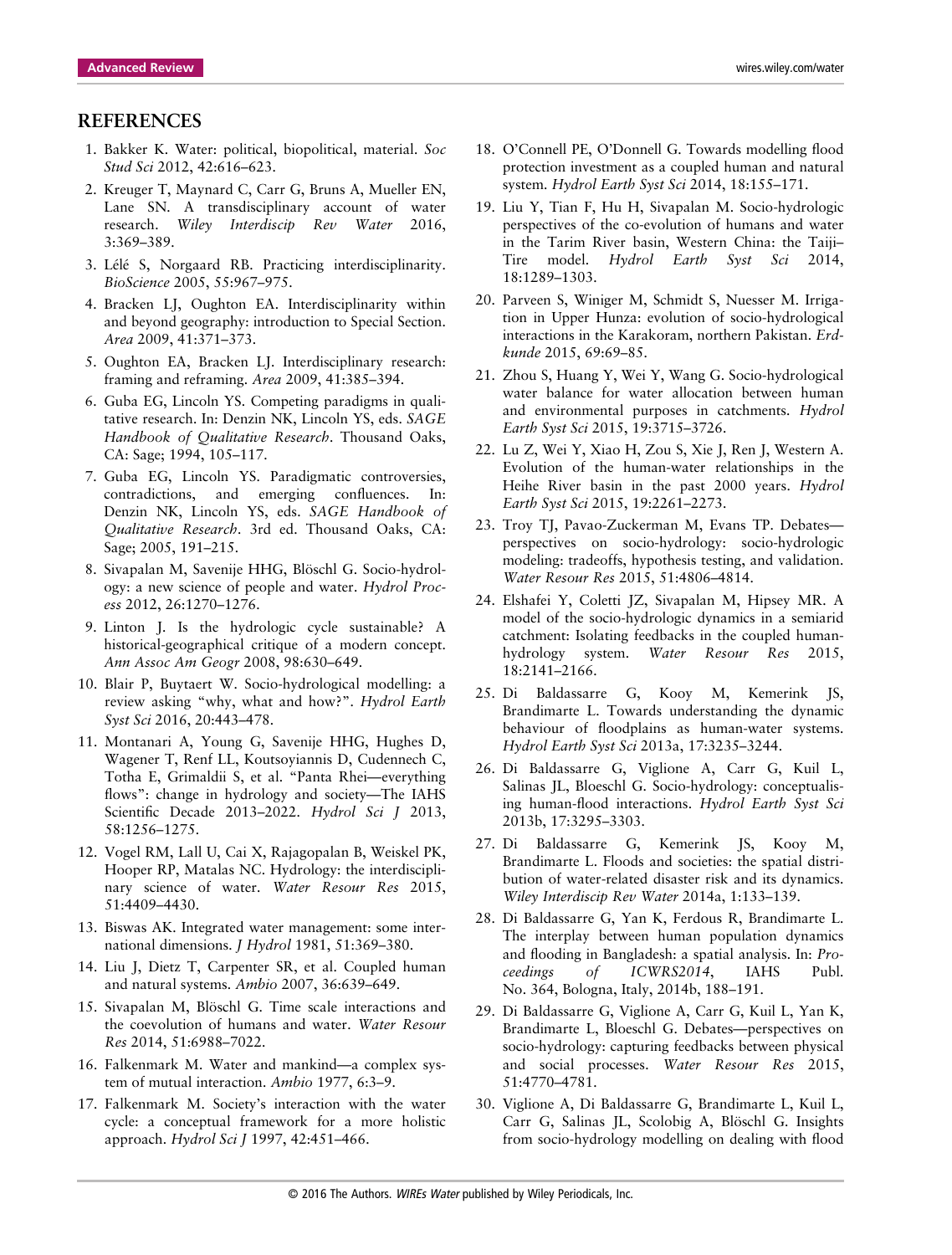risk—roles of collective memory, risk-taking attitude and trust. *J Hydrol* 2014, 518:71–82.

- 31. Douglas M, Wildavsky AB. *Risk and Culture: An Essay on the Selection of Technical and Environmental Dangers*. Berkeley, CA: University of California Press; 1982.
- 32. Angyal A. The structure of wholes. *Philos Sci* 1939, 6:25–37.
- 33. Ablowitz R. The theory of emergence. *Philos Sci* 1939, 6:1–16.
- 34. Holling CS. Resilience and stability of ecological systems. *Annu Rev Ecol Syst* 1973, 1-23.
- 35. Holling CS, ed. *Adaptive Environmental Assessment and Management*. Chichester: Wiley; 1978.
- 36. Berkes F, Folke C, eds. *Linking Social and Ecological Systems: Management Practices and Social Mechanisms for Building Resilience*. Cambridge: Cambridge University Press; 1998.
- 37. Biermann F. Earth system governance as a crosscutting theme of global change research. *Glob Environ Change* 2007, 17:326–337.
- 38. Lövbrand E, Stripple J, Wimand B. Earth System governmentality: reflections on science in the Anthropocene. *Glob Environ Change* 2009, 19:7–13.
- 39. Castree N, Adams WM, Barry J, et al. Changing the intellectual climate. *Nat Clim Change* 2014, 4:763–768.
- 40. Lövbrand E, Beck S, Chilvers J, Forsyth T, Hedrén J, Hulme M, Lidskog R, Vasileiadou E. Who speaks for the future of Earth? How critical social science can extend the conversation on the anthropocene. *Glob Environ Change* 2015, 32:211–218.
- 41. Turnhout E, Waterton C, Neves K, Buizer M. Rethinking biodiversity: from goods and services to "living with". *Conserv Lett* 2013, 6:154–161.
- 42. Nganyanyuka K, Martinez J, Wesselink A, Lungo J, Georgiadou Y. Accessing water services in Dar es Salaam: are we counting what counts? *Habitat Int* 2014, 44:358–366.
- 43. Walker PA. Political ecology: where is the ecology? *Prog Hum Geogr* 2005, 29:73–82.
- 44. Lave R, Wilson MW, Barron E, et al. Intervention: critical physical geography. *Can Geogr* 2014, 58:1–10.
- 45. Lave R. Introduction to special issue on critical physical geography. *Prog Phys Geogr* 2015, 39:571–575.
- 46. Mukerji C. *The Material Turn, Emerging Trends in the Social and Behavioral Sciences: An Interdisciplinary, Searchable, and Linkable Resource*. 2015, 1–13. DOI: 10.1002/9781118900772.etrds0109.
- 47. Engel-Di MS. *Ecology, Soils, and the Left*. New York: Palgrave; 2014.
- 48. Castree N. Geography and Global Change Science: Relationships Necessary, Absent, and Possible. *Geogr Res* 2015, 53:1–15.
- 49. Gellert PK. The commodity-based approach. *Nat Raw Mater Polit Econ* 2004, 10:65–92.
- 50. Tadaki M, Brierley G, Dickson M, Le heron R, Salmond J. Cultivating critical practices in physical geography. *Geogr J* 2015, 181:160–171.
- 51. Lane SN, November V, Landström C, Whatmore SJ. Explaining rapid transitions in the practice of flood risk management. *Ann Assoc Am Geogr* 2013, 103:330–342.
- 52. Lane SN. Acting, predicting and intervening in a sociohydrological world. *Hydrol Earth Syst Sci* 2014, 18:927–952.
- 53. Lane SN. Slow science, the geographical expedition, and critical physical geography. *Can Geogr* In press.
- 54. Brown JD. Knowledge, uncertainty and physical geography: towards the development of methodologies for questioning belief. *Trans Inst Br Geogr* 2004, 29:367–381.
- 55. Budds J, Sultana F. Guest editorial: exploring political ecologies of water and development. *Enviro Plan D* 2013, 31:275–279.
- 56. Budds J, Linton J, McDonnell R. The hydrosocial cycle. *Geoforum* 2014, 57:167–169.
- 57. Castree N, Braun B, eds. *Social Nature: Theory, Practice and Politics*. Oxford: Wiley; 2001.
- 58. Castree N. The nature of produced nature: materiality and knowledge construction in Marxism. *Antipode* 1995, 271:12–48.
- 59. Swyngedouw E. The city as a hybrid: on nature, society and cyborg urbanization. *Cult Nat Soc* 1996, 7:65–80.
- 60. Swyngedouw E. Modernity and hybridity: nature, regeneracionismo, and the production of the Spanish waterscape, 1890–1930. *Ann Assoc Am Geogr* 1999, 89:443–465.
- 61. Linton J, Budds J. The hydrosocial cycle: defining and mobilizing a relational–dialectical approach to water. *Geoforum* 2014, 57:170–180.
- 62. Budds J. Contested  $H_2O$ : science, policy and politics in water resources management in Chile. *Geoforum* 2009, 40:418–430.
- 63. Boelens R. Cultural politics and the hydrosocial cycle: water, power and identity in the Andean highlands. *Geoforum* 2015, 57:234–247.
- 64. Latour B. *Science in Action: How to Follow Scientists and Engineers Through Society*. Cambridge, MA: Harvard University Press; 1987.
- 65. Latour B. *Reassembling the Social: An Introduction to Actor-Network-Theory*. Oxford: Oxford University Press; 2005.
- 66. Law J, Hassard J, eds. *Actor Network Theory and After*. Oxford: Blackwell; 1999.